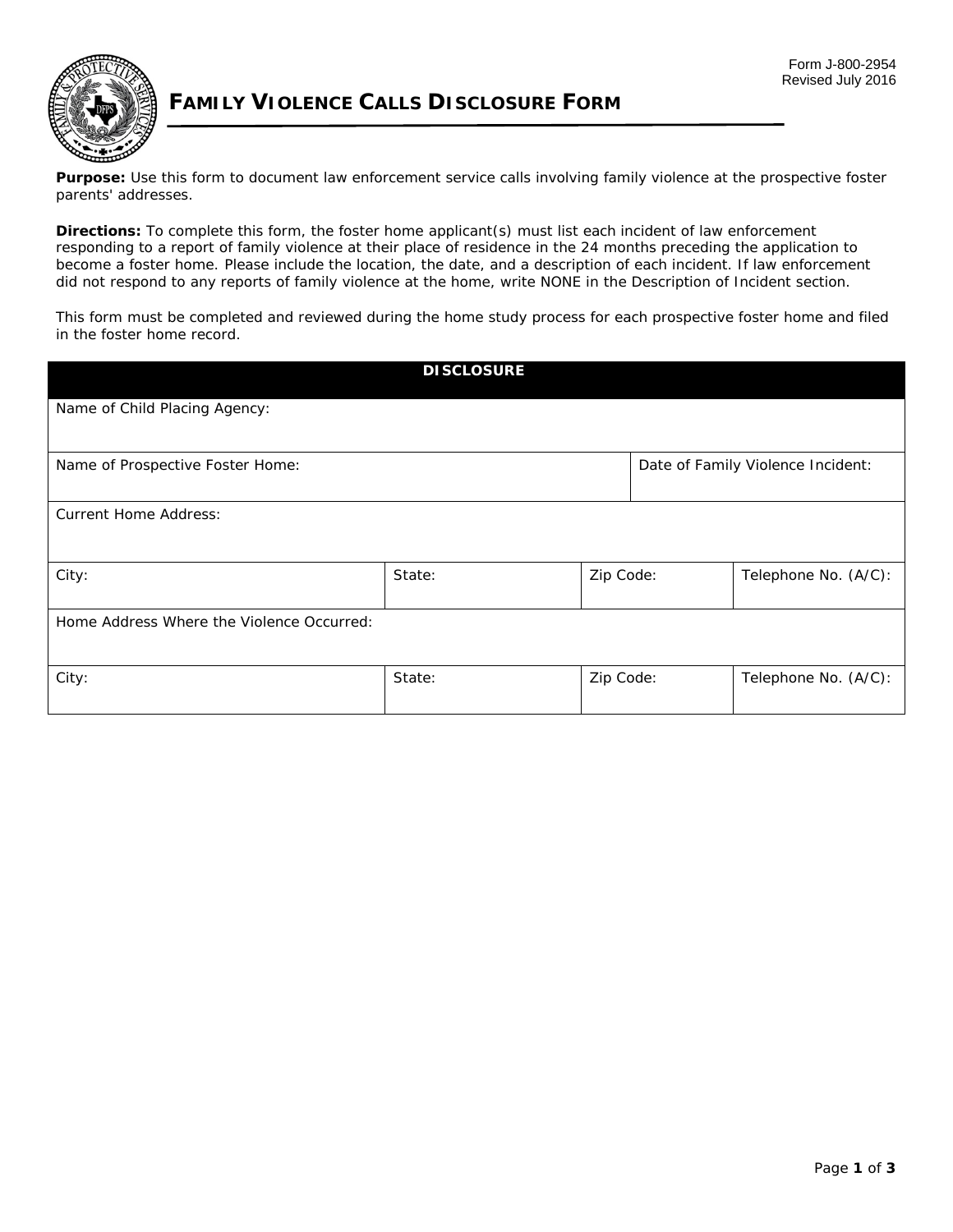| <b>DISCLOSURE</b>                                                                                                                                                                                                                                                                                                         |        |           |                                   |                      |  |
|---------------------------------------------------------------------------------------------------------------------------------------------------------------------------------------------------------------------------------------------------------------------------------------------------------------------------|--------|-----------|-----------------------------------|----------------------|--|
| Description of Incident -- Please describe the family violence, including why a report to law enforcement was made,<br>who was involved, names and ages of all children in the home at the time of the call, and the name of anyone who<br>was arrested. Please attach a separate sheet of paper if more space is needed. |        |           |                                   |                      |  |
|                                                                                                                                                                                                                                                                                                                           |        |           |                                   |                      |  |
|                                                                                                                                                                                                                                                                                                                           |        |           |                                   |                      |  |
|                                                                                                                                                                                                                                                                                                                           |        |           |                                   |                      |  |
|                                                                                                                                                                                                                                                                                                                           |        |           |                                   |                      |  |
|                                                                                                                                                                                                                                                                                                                           |        |           |                                   |                      |  |
|                                                                                                                                                                                                                                                                                                                           |        |           |                                   |                      |  |
|                                                                                                                                                                                                                                                                                                                           |        |           |                                   |                      |  |
| Name of Child Placing Agency:                                                                                                                                                                                                                                                                                             |        |           |                                   |                      |  |
| Name of Prospective Foster Home:                                                                                                                                                                                                                                                                                          |        |           | Date of Family Violence Incident: |                      |  |
| <b>Current Home Address:</b>                                                                                                                                                                                                                                                                                              |        |           |                                   |                      |  |
| City:                                                                                                                                                                                                                                                                                                                     | State: | Zip Code: |                                   | Telephone No. (A/C): |  |
| Home Address Where the Violence Occurred:                                                                                                                                                                                                                                                                                 |        |           |                                   |                      |  |
| City:                                                                                                                                                                                                                                                                                                                     | State: | Zip Code: |                                   | Telephone No. (A/C): |  |